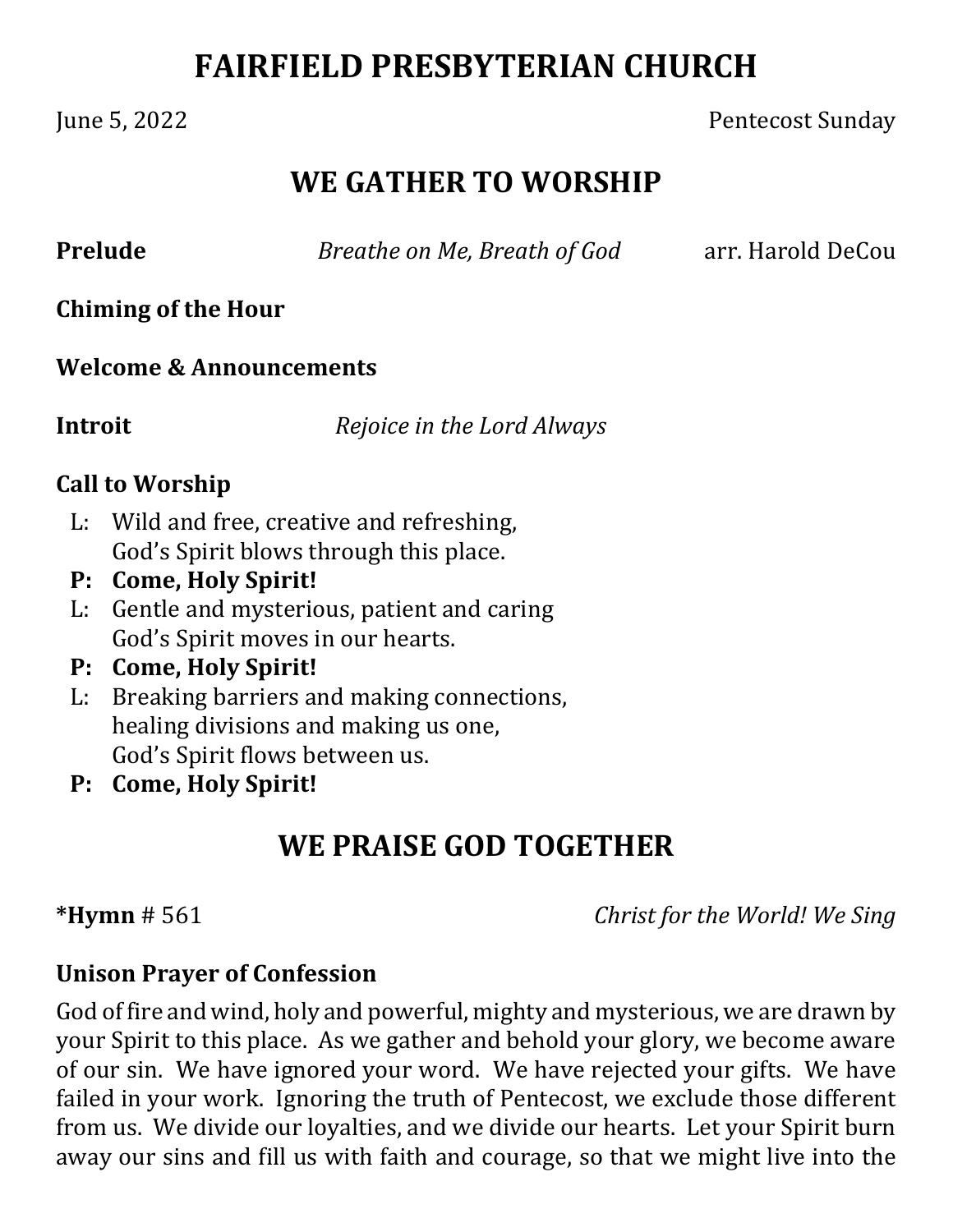promise of this day and receive the fullness of all that you have prepared for us in Jesus Christ. (Silent prayer and reflection) Amen.

### **Words of Assurance**

Leader: Friends, in Jesus Christ our sins are forgiven! **People: Thanks be to God!**

**Gloria Patri** #733 *Glory Be to the Father*

- L: O Lord, how manifold are your works! In wisdom you have made them all; the earth is full of your creatures.
- **P: Yonder is the great and wide sea with its living things too many to number, creatures both small and great.**
- L: There move the ships, and there is that Leviathan, which you have made for the sport of it.
- **P: All of them look to you to give them their food in due season.**
- L: You give it to them; they gather it; open your hand, and they are filled with good things.
- **P: You hide your face, and they are terrified; you take away their breath, and they die and return to their dust.**
- L: You send forth your Spirit, and they are created; and so you renew the face of the earth.
- **P: May your glory, O Lord, endure forever; may you rejoice in all your works.**
- L: You look at the earth and it trembles; you touch the mountains and they smoke.
- **P: I will sing to the Lord as long as I live; I will praise my God while I have my being.**
- L: May the words of mine please you; I will rejoice in the Lord.
- **P: Let sinners be consumed out of the earth,** and the wicked be no more.
- **All: Bless the Lord, O my soul. Hallelujah!**

**Pastoral Prayer and The Lord's Prayer**

## **Psalter Reading** Psalm 104: 24-34, 35b